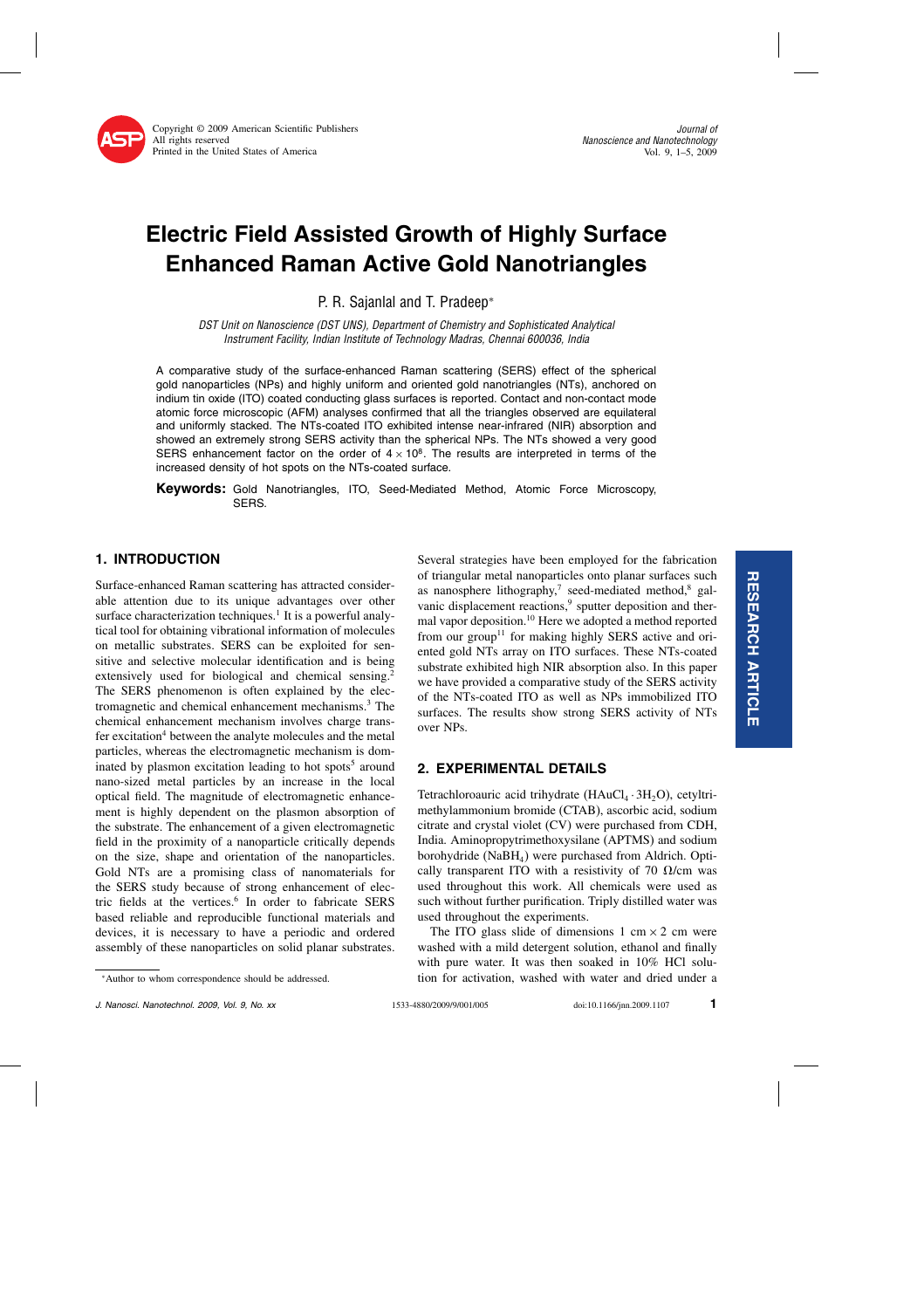stream of nitrogen. These plates were annealed at  $400^{\circ}$ C for 8 h and cooled in a desiccator. The glass slides were dipped in 30 mM APTMS solution in methanol for 1 h. Afterwards, they were washed with methanol and water in sequence and kept at  $100 °C$  for 1 h.

Spherical gold nanoparticles were synthesized by  $NaBH<sub>4</sub>$  reduction method.<sup>12</sup> The silanized ITO plates were immersed in gold nanoparticles seed solution for 20 min. It is then washed and dried. The seed immobilized substrate and an identical blank ITO glass plate were kept at 5 mm apart such that the conducting surfaces faced each other and were connected to the −ve and +ve terminals of a DC power supply. The distance was maintained using a Teflon<sup>®</sup> spacer. A potential of  $110 \text{ mV}$  was applied between the plates.The area of contact of both electrodes in the growth solution was fixed at  $1 \text{ cm}^2$ . The growth vessel was kept inside an ice bath throughout the process.20 mL, 100 mM CTAB solution was added and kept for 3 min. After this, 900  $\mu$ L, 10 mM HAuCl<sub>4</sub> · 3H<sub>2</sub>O was added followed by 100  $\mu$ L, 100 mM ascorbic acid. The set-up was allowed to stand undisturbed for 1 h. After the completion of growth, the substrate was taken out, washed using distilled water and was characterized. The edge length of the as prepared NTs was found to increase by introducing excess amount of Au<sup>3+</sup> (100  $\mu$ l, 10 mM) and ascorbic acid (100  $\mu$ l, 100 mM). Experiments were also carried out after varying the parameters, as described in the text. For the SERS studies, we prepared the crystal violet solution of various concentrations in water.

Atomic force microscopy (AFM) and Raman spectroscopy were conducted using AFM-CRM 200 spectrometer of WiTec GmbH. Scanning electron microscopic (SEM) images were taken in a FEI QUANTA-200 SEM. For the vibrational characterization, the substrate was mounted on the sample stage of a confocal Raman microscope (CRM). The spectra were collected with 514.5 nm Ar ion laser. The beam size used was  $\langle 1 \mu m$ . The backscattered light was collected by a  $60 \times$  objective and sent to the spectrometer through a multimode fibre. Data from liquid droplets were collected with a liquid immersion objective.UV-vis-NIR measurements were done using a Varian 5E spectrometer in the range of 200–2500 nm. XRD data were collected with a Shimadzu XD-D1 diffractometer using Cu K $\alpha$  radiation ( $\lambda = 1.54 \text{ Å}$ ). The samples were scanned in the  $2\theta$  range of 10–90 degrees.

#### 3. RESULTS AND DISCUSSION

The NTs were synthesized on the ITO plate as described in the experimental section. The characterization of these NTs was done by optical absorption measurements, AFM, SEM, optical microscope and XRD (details are presented in Ref. [11]). Figure 1 shows the UV-vis spectra of the AuNPs (trace A) and NTs-coated ITO (trace B). The NPs-coated substrate exhibited an absorption maximum at 520 nm, which is due to the surface plasmon resonance (SPR) of spherical gold nanoparticles.The broad peak in the NIR region and that at 540 nm of the NTs-coated substrate (trace  $B$ ) are attributed to in-plane<sup>13</sup> and out of plane<sup>6, 13</sup> SPRs of NTs. The quadrupole resonance<sup>13</sup> of the

NTs was observed as a broad band at 730–800 nm.

ITO (trace B) prepared using 10 mM Au<sup>3+</sup> after 1 h growth.

We analyzed the sample in the non-contact mode AFM. Figures  $2(A)$  and  $(B)$  are the respective large area topographic and phase contrast mode AFM images of the NTs. The image shows that a large number of NTs are formed on the ITO after 1 h of the reaction by applying a potential of 110 mV. From the height profile analysis (inset of Fig. 2(B)) it is confirmed that the NTs are  $\sim$ 375 nm in length and have a thickness of  $\sim$ 20 nm. We have done a range of control experiments to understand the various factors important in this process. $11$  From these observations, we came into a conclusion that the temperature and the applied potential play important roles in the formation of the NTs.We optimized the experimental condition in order to yield oriented equilateral NTs.<sup>11</sup> Figure  $2(C)$ shows the contact mode AFM image of the NPs-coated on the ITO surface.The NPs were slightly aggregated on the surface of ITO.The five diffraction peaks of face centered cubic (fcc) gold, (111), (200), (220), (311) and (222) are observed in the XRD (Fig.  $2(D)$ ) of the NTs-coated ITO.The intensity ratio of the (111) to (200) peak in the XRD pattern of nanoplates was higher than the bulk value. This result suggests that the Au nanoplates are rich in (111) planes and are lying flat on the surface, as seen in AFM. Peaks other than  $(111)$  are seen as the X-ray looks at a larger region where other nanostructures could also be present.

The SEM image of the NTs formed on the ITO surface after 1 h growth is shown in Figure  $3(A)$ . The SEM images taken from various areas of the ITO show the presence of NTs, which are stacked one over the other. Because of the large edge length to thickness ratio, the

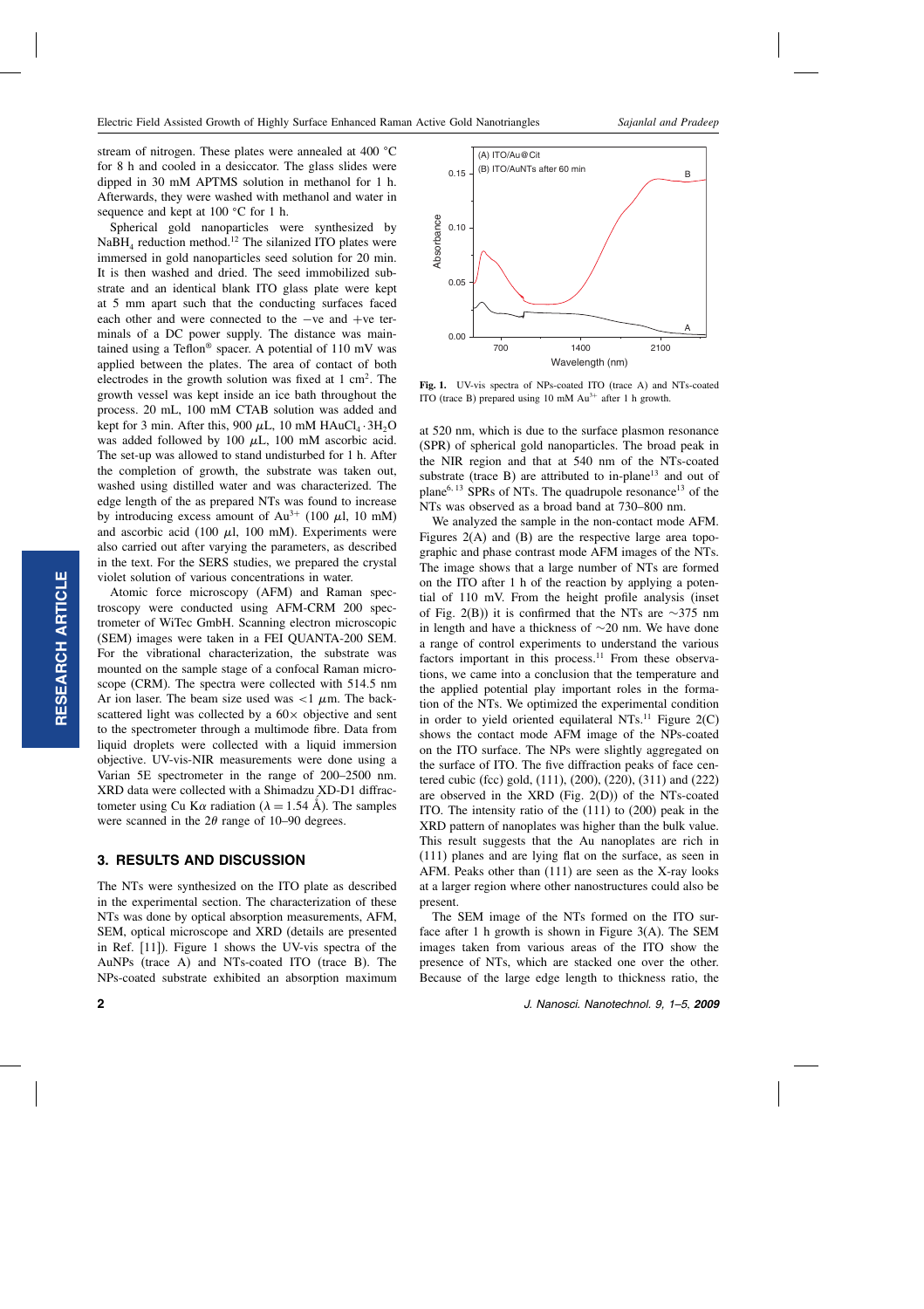

Fig. 2. The large area non-contact mode topographic (A) and phase (B) AFM images of NTs formed on ITO after 1 h. The height profile of one NT along the dashed line in A is shown in the inset of B.(C) Contact mode AFM image of the NPs-coated ITO and (D) X-ray diffraction pattern of NTs formed on ITO after 1 h growth (1). The intensities from a polycrystalline sample are shown as the stick spectrum (2), taken from the standard XRD data file. The patterns are normalized to the (111) diffraction.

NTs often appeared in a fused state. But they maintained their stacking property.NTs when grown to larger size by the treatment with excess  $Au^{3+}$  and ascorbic acid could even be imaged with optical microscopy (Fig.3(B)).

In order to demonstrate the high SERS activity of the NTs, we conducted a comparative study of the SERS activity of the NTs and a monolayer assembly of Au@citrate NPs of the size  $>20$  nm, synthesized by the Turkevich method.<sup>14</sup> The SERS property was investigated using crystal violet molecules.We measured the SERS spectrum at various concentrations of CV adsorbed on NTs and NPs. In the typical experiment, 10  $\mu$ L of CV solution of various concentrations was drop-casted on the substrate.In the case of NPs-coated substrate, a solution of 10−<sup>6</sup> M CV showed a distinct SERS spectrum, which contains all the vibrations characteristics of CV molecules.

At a lower concentration, beyond  $10^{-6}$  M, no distinct Raman signals were observed. At  $10^{-7}$  M CV, the spectrum was looking almost similar to that obtained from blank ITO. Figure  $4(A)$  shows the SERS spectra taken at various concentrations of CV spotted on NPs-coated ITO. But in the case of NTs-coated substrate, it was found that even at a concentration of  $10^{-10}$  M, the CV molecules adsorbed on NTs showed well defined Raman features (Fig.4(B)). We repeated the same experiment using a blank conducting glass and drop-casted 10  $\mu$ L of 10<sup>-10</sup> M CV. There were no signals observed at 10−<sup>10</sup> M of CV adsorbed on a blank ITO plate.Even at 10−<sup>8</sup> M of CV, no distinct Raman signals were observed from the blank ITO. The SERS enhancement factors were calculated<sup>15</sup> for CV molecules adsorbed on the NTs and NPs and the values were of the order of  $\sim$ 4 × 10<sup>8</sup> and  $\sim$ 5 × 10<sup>4</sup>, respectively.

It is known that the highly localized plasmon modes could be generated at the interparticle spacing between the NPs.16 These sites are often referred to as "hot spots."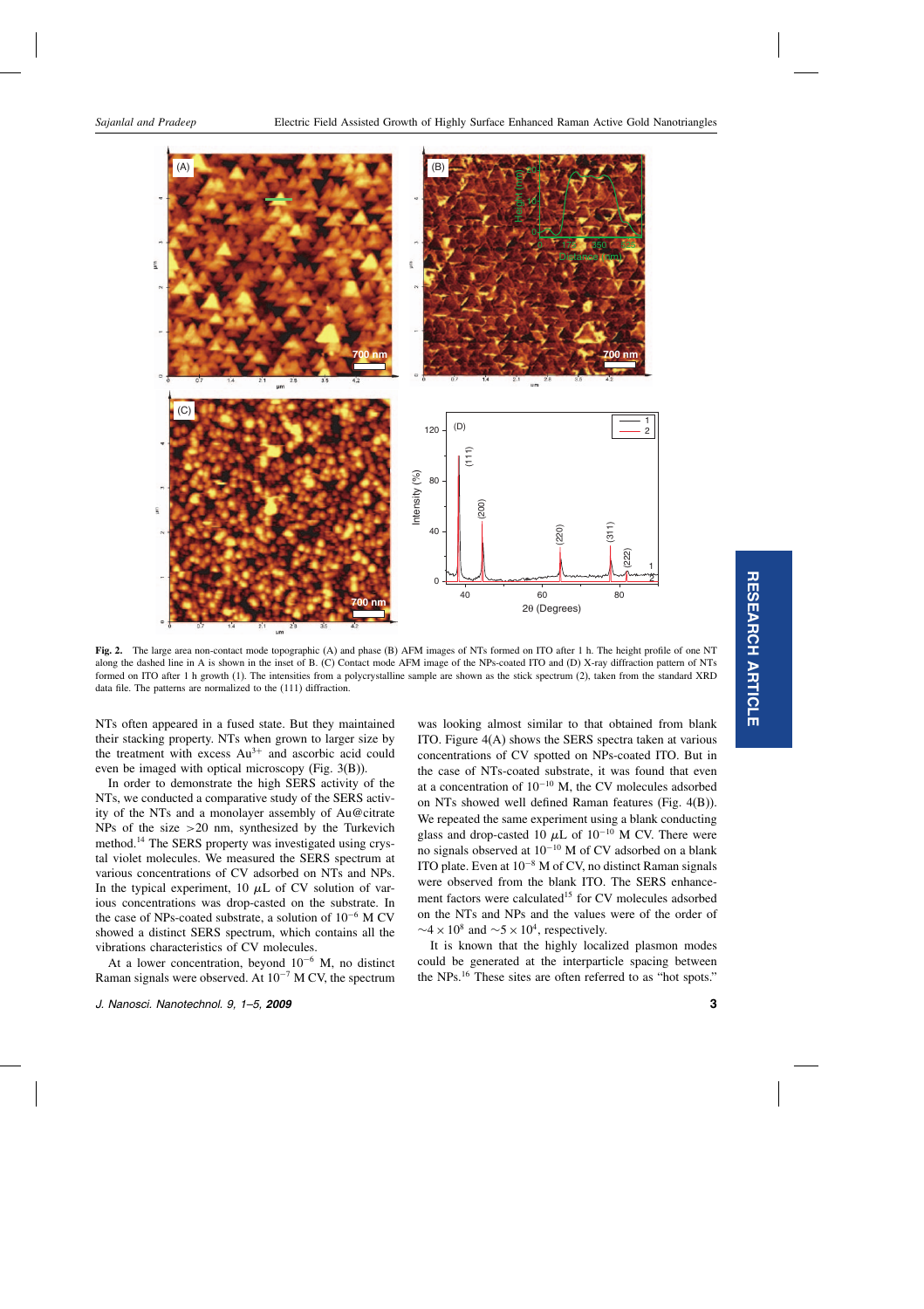

Fig. 3. (A) SEM image of the NTs formed on the ITO surface. The stacking of the NTs is clear in the image.(B) An optical image of larger uniform NTs grown on ITO.

The reason for the enhancement of the observed spectral characteristics of the CV molecule is the confinement of the molecules in these hot spots of the nanostructures. In the case of NTs, they are well stacked and each triangle is close to each other so that inter-particle spacing will be less. This creates large number of hot spots. The molecules sitting in close proximity to these sites experience an exceptionally large electromagnetic field.These large electromagnetic fields at the hot spots of the NTs act as optical traps for the CV molecules and yield enhanced scattering signals. SERS property also depends on the shape of the nanoparticles.<sup>17</sup> The large field enhancement at the tips of each triangle also increases the SERS activity. In the case of spherical NPs, they are randomly distributed on the substrate.Since these are monolayers, the probability of two particles to come closer will be comparatively less. It is established<sup>16</sup> that increase in the inter-particle separation distance results in decrease in the SERS intensity of the analyte molecules.Therefore, the number of hot



Fig. 4. The SERS spectra of CV solution of various concentrations adsorbed on (A) NPs-coated ITO and (B) NTs-coated ITO.

spots will be relatively less in the NPs assembly than in the stacked NTs.

### 4. CONCLUSIONS

In conclusion, we have demonstrated the high SERS activity of the uniform and oriented equilateral gold NTs synthesized on ITO surface via an electric field assisted seed-mediated approach.Shape effects of gold nanoparticles on SERS properties were investigated and found that NTs show an extremely strong SERS property than the spherical NPs. The SERS enhancement factor is calculated for both NTs and NPs, which was very high in the case of NTs.The NTs were characterized by UV-vis NIR spectroscopy, SEM, AFM and XRD. These NTs would have promising applications in surface enhancement spectroscopic methods, infrared filters and biosensors.

Acknowledgments: We thank Department of Science and Technology, Government of India for constantly supporting our research program on nanomaterials. C.Subramaniam is thanked for assistance.